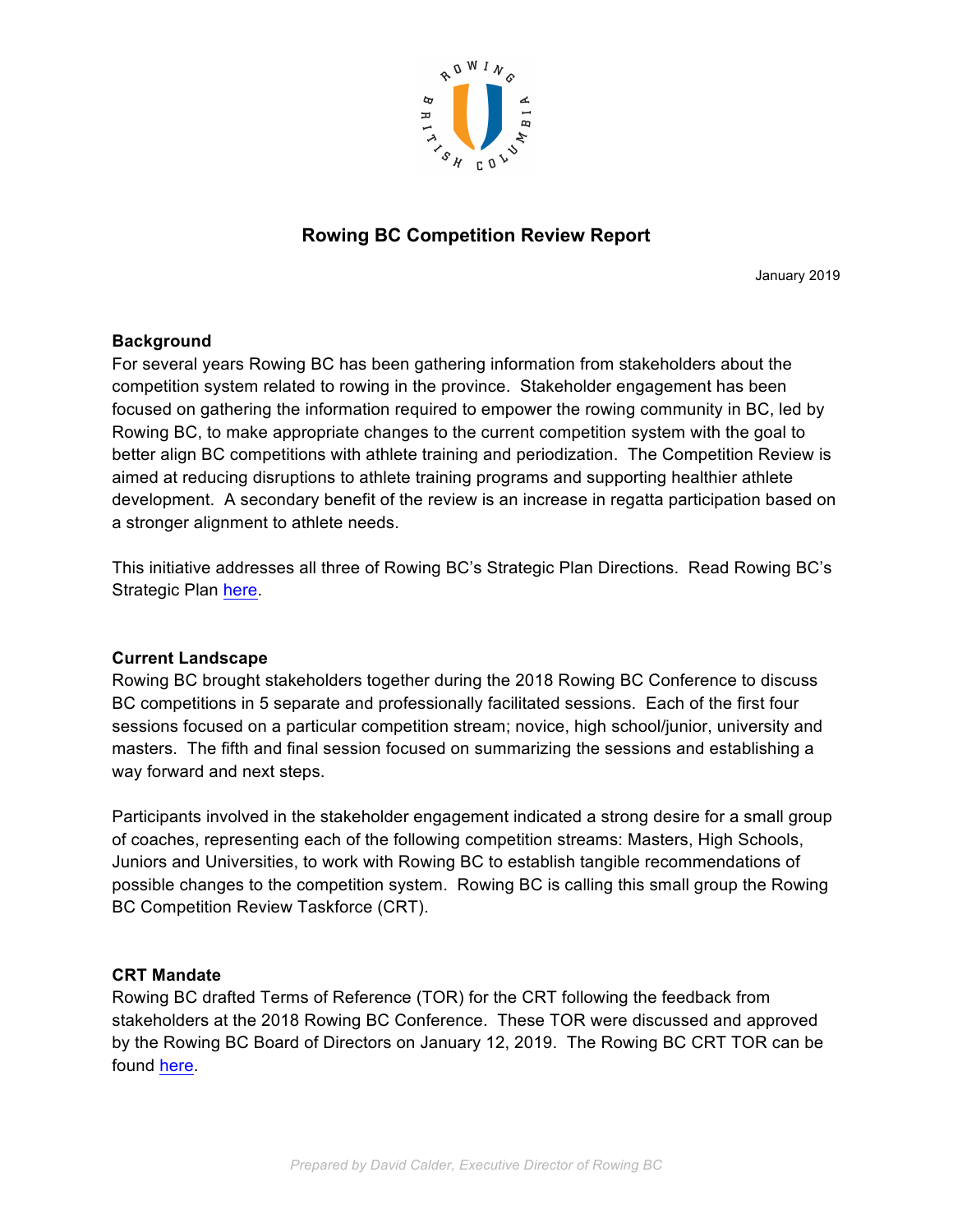

### **CRT Timeline**

The CRT will conduct its meetings via teleconference and will host its first meeting in early February 2019. The CRT will meet as required to complete its work in the timeline laid out. Meetings will be established by the Chairperson with assistance from Rowing BC Staff.

Recommendations for changes to the competition system for the year starting April 1, 2019 will be presented to Rowing BC by March 15, 2019. Rowing BC will disseminate the recommendations in an appropriate manner upon receipt. First year recommendations must keep in mind the relatively tight timeline for implementation.

Further recommendations for changes to the competition system beyond the first year will be presented to Rowing BC by August 30, 2019. Rowing BC will disseminate the recommendations in an appropriate manner upon receipt. This will allow Rowing BC and invested stakeholders enough time to review the recommendations and engage in a facilitated conversation during the 2019 Rowing BC AGM.

The Rowing BC CRT will also make recommendations to the Rowing BC Board of Directors about whether or not the mandate and TOR for the CRT should be adapted and extended by November 1, 2019.

#### **CRT Composition**

In an attempt to support the tight timeline laid out by the Rowing BC CRT TOR, Rowing BC has taken the initiative to approach four members of the rowing community in BC to serve on the CRT, representing each of the four competition streams. These four individuals all agreed to serve on the taskforce and are:

- Biesenthal, Laryssa Brentwood College School
- Edwards, Drew Delta Deas Rowing Club
- McLeod, Connor Gorge Narrows Rowing Club
- Pearce, Mike UBC

Two of Rowing BC's Values are *Transparency* and *Inclusivity*. As such Rowing BC will continue to engage with any other community member who wishes to part of the competition review. If you are interested in this process please email David Calder, Executive Director of Rowing BC at david.calder@rowingbc.ca.